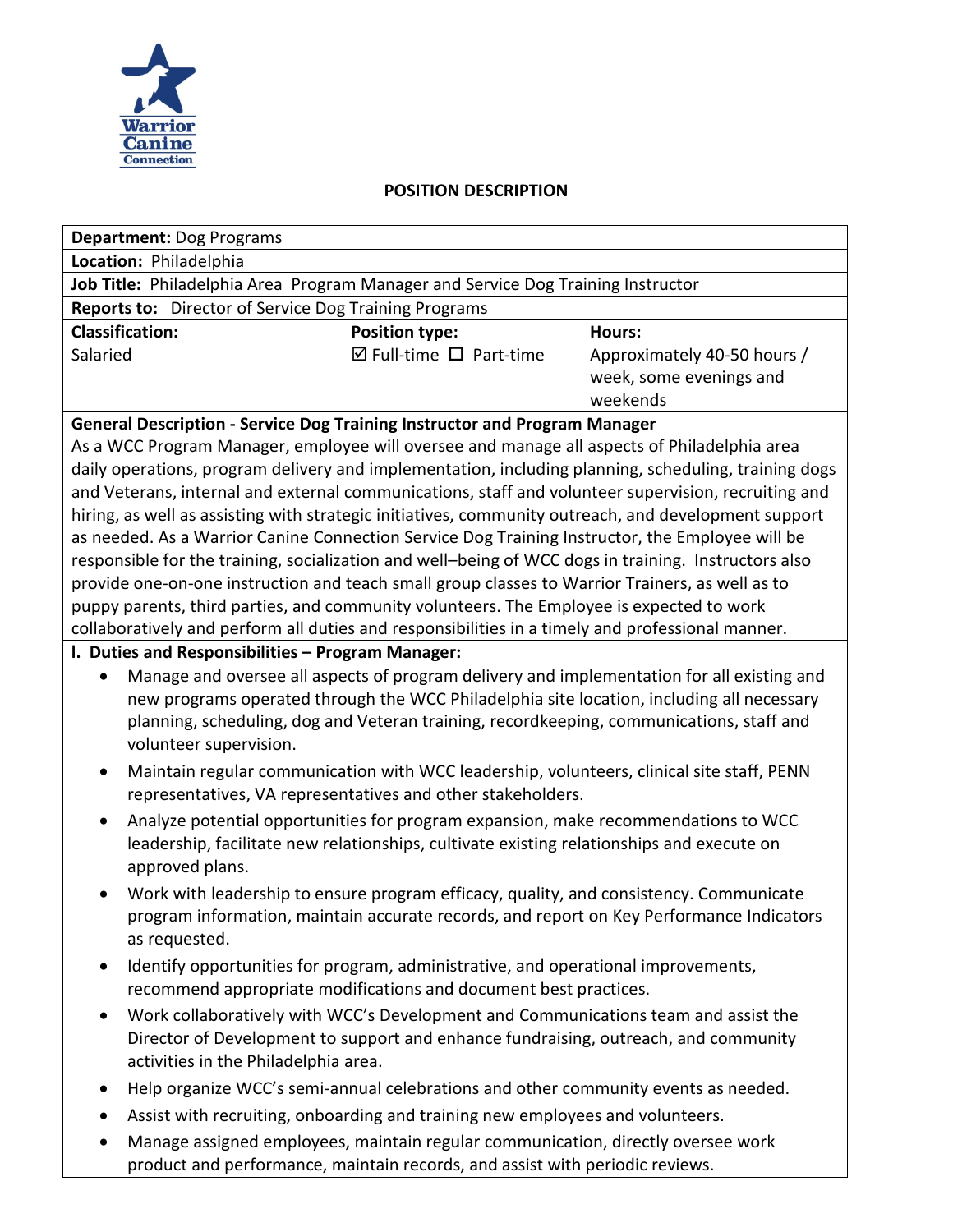

- Create schedules and program assignments that meet staff and organizational needs, ensuring program efficacy, professional development, job satisfaction, and achievement of KPI goals.
- Mentor staff in their continued professional development; ensure that they have all information and tools necessary to succeed.
- Ensure compliance and establish policies with community partners.
- Network, with all community partners to increase referral base and developing collaborative working relationships.

# **IL. Duties and Responsibilities – Service Dog Training Instructor**:

A. General:

- Train Golden and Labrador Retrievers to be service dogs, from puppyhood through final placement, through the various onsite and field activities.
- Provide one-on-one instruction and teach group classes for our volunteer Warrior Trainers, puppy parents, third parties, and volunteers.
- Monitor and evaluate the dogs as they progress through training and socialization stages; enter data and complete required forms and reports in a timely manner.
- Post-placement skill enhancements, evaluations and troubleshooting.
- Maintain a clean, safe environment for the dogs and humans at the program site.
- Comply with or exceed Assistance Dog International standards and ethics.
- Participate in staff meetings, professional development and community awareness activities.
- Participate in programs, trainings, and clinical supervision as required by WCC or the host facility rules.
- Maintain detailed records, enter data, and complete required forms and reports in a timely manner.

B. Mission Based Trauma Recovery:

- Provide Mission Based Trauma Recovery (MBTR) services to recovering Warriors at designated program site(s) in the assigned area (e.g. PENN Philadelphia VA, Cohen Center, etc.), and on field trips in accordance with program standards and goals.
- Communicate regularly with the Director of Service Dog Training Programs and other WCC leaders, including the Executive Director, regarding program execution, potential improvements, opportunities, challenges, questions and other topics related to delivery of MBTR.
- Coordinate with PENN VCEP Program Liaison and host facility point of contacts (if applicable) to ensure compliance with HIPAA, patient goals, research guidelines, medical record requirements, facility regulations and shared program goals.
- Perform program responsibilities in compliance with contract requirements, memorandums of agreement, host facility rules, instructions from WCC leaders, and WCC policies.
- Groom and care for dogs in accordance with Assistance Dogs International and WCC standards and best practices.